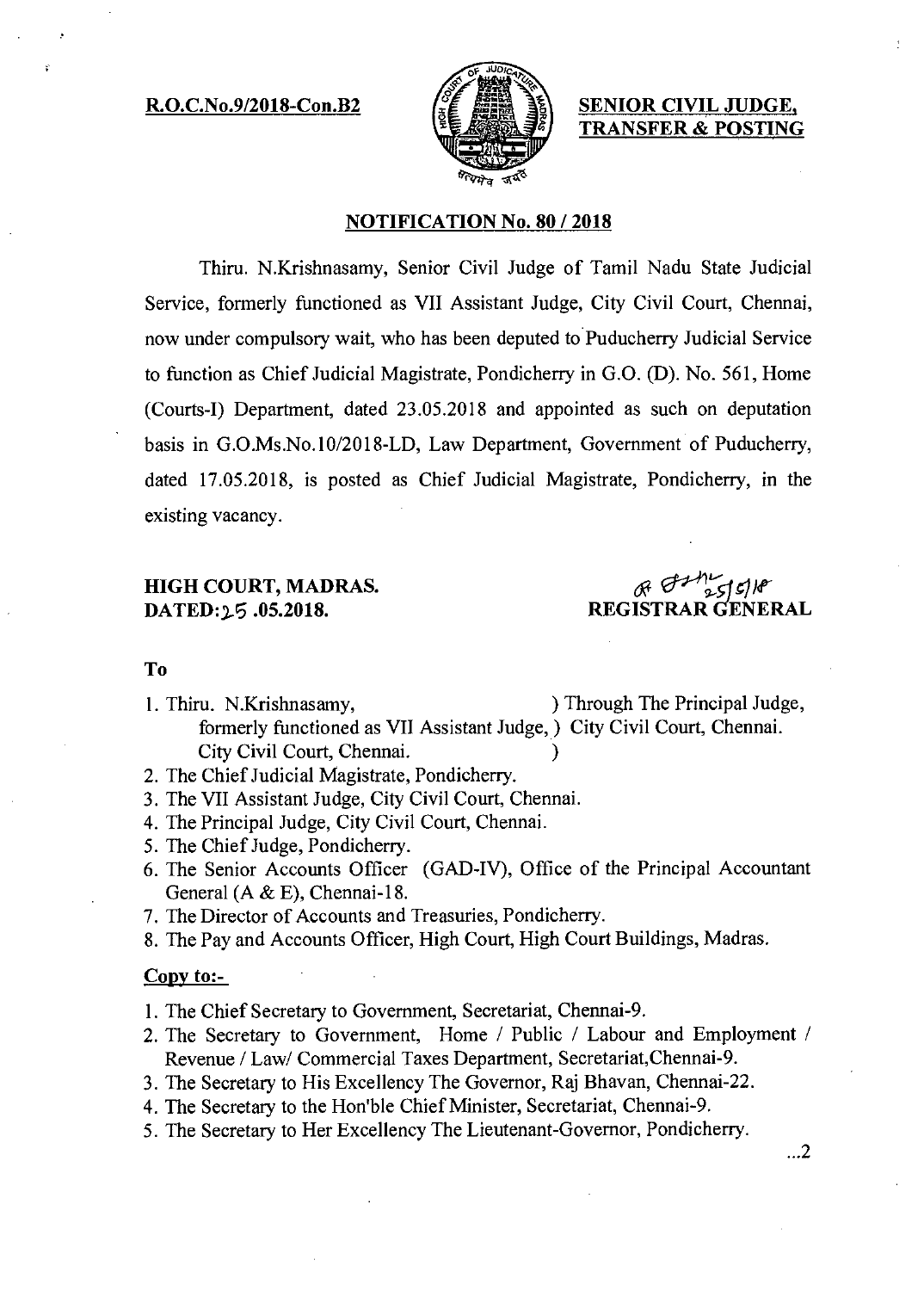- 6. The Chief Secretary to the Government, Government of Puducherry, Pondicherry.
- 7. The Secretary to Government, Law Department, Government of Puducherry, Pondicherry
- 8. The Registrar (IT-cum-Statistics), High Court, Madras.
- 9. The Registrar (Judicial), High Court, Madras.
- 10.The Registrar (Vigilance), High Court, Madras. (12 copies)
- 11.The Registrar (Management), High Court, Madras.
- 12.The Registrar (Special Cell), High Court, Madras.
- 13.The Registrar-cum-Private Secretary to the Hon'ble The Chief Justice, High Court, Madras.
- 14.The Registrar (District Judiciary), High Court, Madras.
- 15.The Additional Registrar-I (Vigilance), High Court, Madras.
- 16.The Registrar (Administration), High Court, Madras.
- 17.The Registrar -cum-Special Officer (Liaisoning), High Court, Madras.
- 18.The Registrar (Recruitment), High Court, Madras.
- 19.The Official Assignee, High Court, Madras.
- 20.The Additional Registrar General, Madurai Bench of Madras High Court, Madurai.
- 21.The Additional Registrar -II (Vigilance), Madurai Bench of Madras High Court, Madurai.
- 22.The Registrar (Judicial), Madurai Bench of Madras High Court, Madurai.
- 23 .The Registrar (Administration), Madurai Bench of Madras High Court, Madurai.
- 24.The Additional Registrar (IT & Statistics), Madurai Bench of Madras High Court, Madurai.
- 25.The Director, Tamil Nadu State Judicial Academy, No.30 (95), P.S.K.R.Salai (Greenways Road), R.A.Puram, Chennai-28.
- 26.The Deputy Director, Tamil Nadu State Judicial Academy, Regional Centres, Coimbatore.
- 27.The Deputy Director, Tamil Nadu State Judicial Academy, Regional Centres, Madurai.
- 28.The Secretary, Tamil Nadu Judicial Officers Association, Chennai.
- 29.The Chief Accounts Officer, High Court, Madras.
- 30.The Assistant Registrar, Admn.I / Admn.II / Admn.IV / Per.Admn. / A.S. / Rules / Computer / Pondicherry, High Court, Madras.
- 31.The Court Managers I / II, High Court, Madras.
- 32. The Section Officer, 'C' / Computer / 'Cl' / 'D' / 'F' / 'G' / Budget / 'B5' / Library / Stationery / Legal Cell / Computer (Server Room), High Court, Madras.
- 33.The Section Officer, "B" Section, Madurai Bench of Madras High Court, Madurai.
- 34.The Technical Director, NIC, High Court, Madras.
- 35.The Record Keeper, A.D. Records, High Court, Madras.
- $+$  Spare 5.